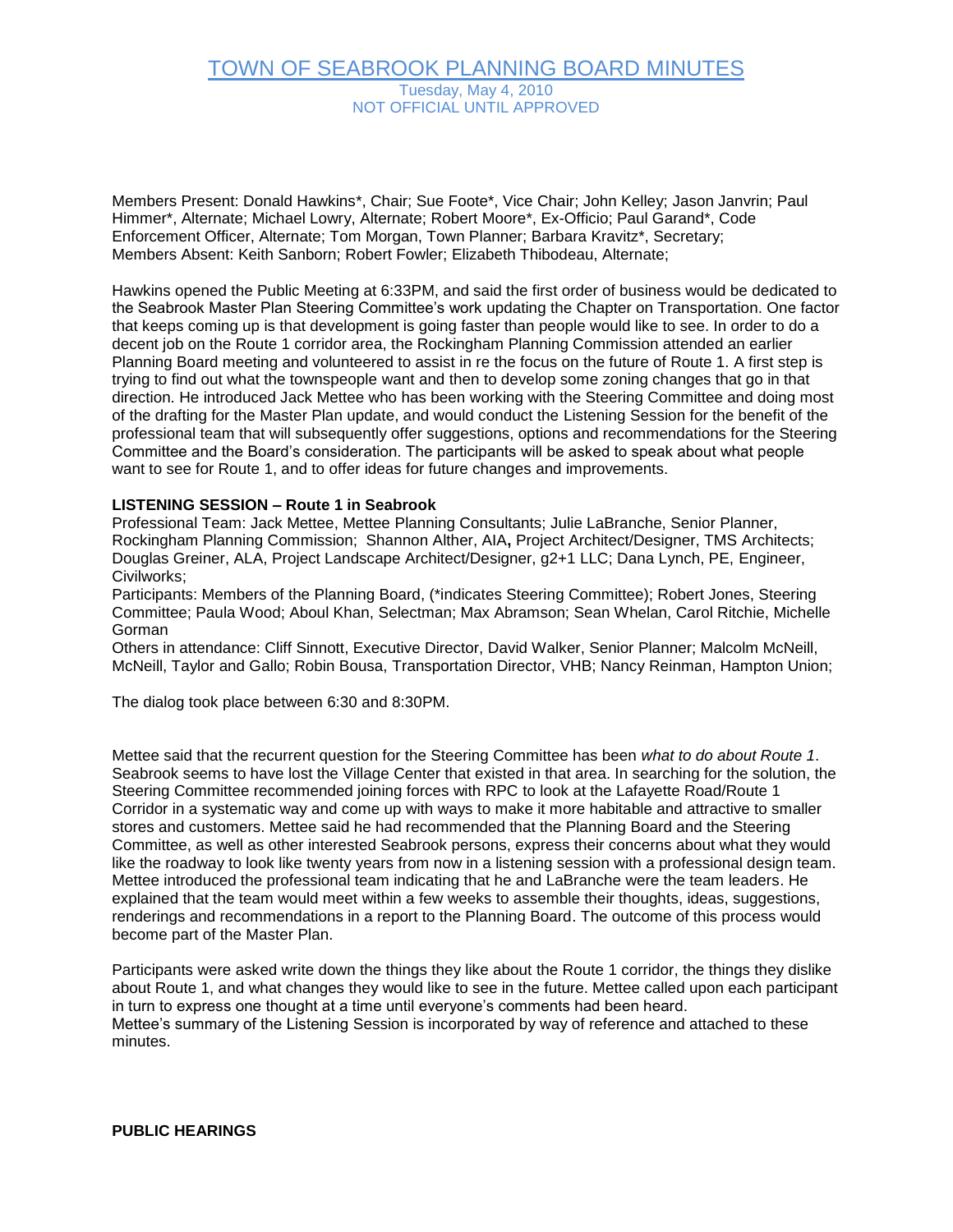#### **NEW CASES**

Lowry recused himself from Case #2010-10E

#### **Case #2010-10E – Proposal by Mike Lowry to establish a landscaping business at 177 Lafayette Road, Tax Map 9, Lot 150. Attending: Mike Lowry**

Lowry said the previous owner had never completed the site. Items to be done included paving the entrance area, resetting the granite curb and the sidewalks, planting the liberty elm, a security gate at the front of the property, and creating storage bins for loam and mulch. There would not be a dumpster. The business will be for the sale of outdoor and related products such as stone. They would not be selling fertilizer or manure. Hawkins asked if there would be flowers or plants. Lowry said possibly they would. Moore asked if there would be a sales office. Lowry said the hours would be from 6AM to 11PM, but probably 7AM to 7PM. There would be no other paving or lighting except for the security lights. Hawkins asked what would be displayed near the pond. Lowry said picnic tables and firewood. Kelley asked if this is a year-round business. Lowry said it would. Hawkins asked about the type of vehicle traffic and volume, and if there would be large-truck delivery. Lowry did not think this would be a heavy use and there would be a turn-around area in back.

Hawkins asked about deliveries and the customers. Lowry said there would be deliveries to local customers, and mostly pick-ups by local landscape contractors.

Hawkins asked Foote if there were concerns about the proximity to the newly dredged pond. Foote said if the bulk landscape material is kept on the south side, and the typical landscape architecture areas are to the left of the detention basin and between the building and the pond, are used for items like picnic tables, and the detention area is installed and functioning, there would be no objection. Lowry said only the front apron is paved, and the signage exists. Moore said this proposal is only for a change of use. Foote thought the use preferable to boat sales. Janvrin thought the proposal straight-forward, and to note on the plan that the ripped-open building is to be closed. Lowry said it would be nicely landscaped. Hawkins said the Board was counting on the landscaping as this would be a key feature in the master Plan. Kelley said to depict the location of the loose materials. Hawkins said a motion could be made to denote the only area where bulk materials would be allowed.

| <b>MOTION:</b> | <b>Moore</b>   | to accept Case #2010-10E as an expedited application and<br>as substantially complete for jurisdiction and<br>deliberation. |
|----------------|----------------|-----------------------------------------------------------------------------------------------------------------------------|
| <b>SECOND:</b> | <b>Hawkins</b> | <b>Approved: Unanimous</b>                                                                                                  |

Hawkins asked for other comments. Morgan agreed with Foote on the location of the materials. Kelley asked about the lighting. Lowry said the hours would be limited. Hawkins asked for abutter comments; there being none. Garand thought this was less impact than the prior usage.

| <b>MOTION:</b> | Foote         | to approve the expedited application for Case $\#2010-10E -$<br>Mike Lowry to establish a landscaping and related<br>supplies business, at 177 Lafayette Road, Tax Map 9, Lot<br>150, conditioned on (i) any of the bulk landscaping<br>material being stored on the south side of the lot, and (ii)<br>the display area adjacent to the pond be for portable<br>items not having runoff that may endanger the pond, and<br>(iii) as depicted on the plan drawing dated<br>Ш. |
|----------------|---------------|-------------------------------------------------------------------------------------------------------------------------------------------------------------------------------------------------------------------------------------------------------------------------------------------------------------------------------------------------------------------------------------------------------------------------------------------------------------------------------|
| <b>SECOND:</b> | <b>Kelley</b> | <b>Approved: Unanimous</b>                                                                                                                                                                                                                                                                                                                                                                                                                                                    |

Lowry resumed his seat;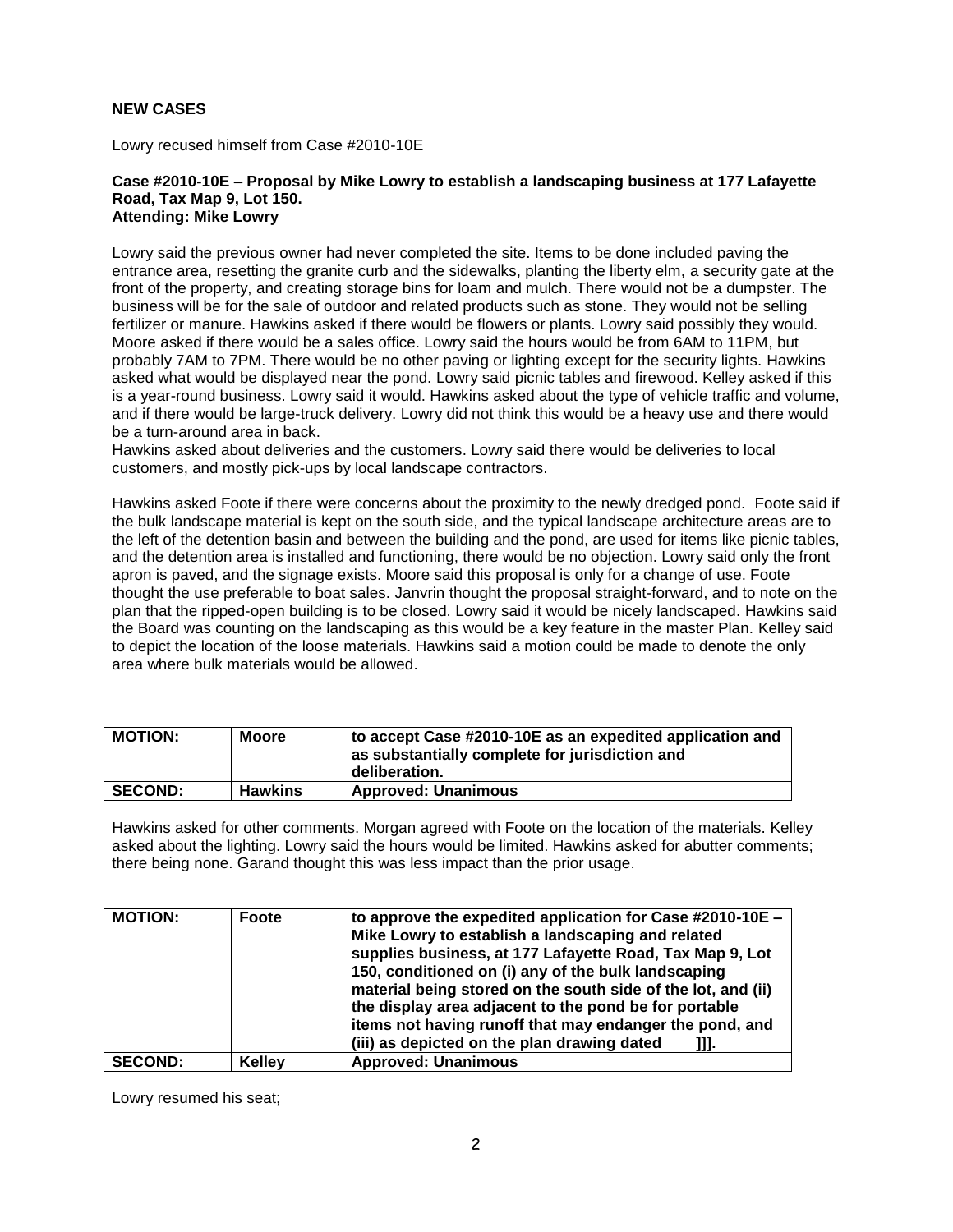#### **Case#2010-14 - Proposal by Christopher D Baker, Smithtown Property Management LLC, and Marjorie Knowles, to expand the Old Time Animal Hospital at 3 Walton Road, Tax Map 10, Lots 25 & 26.**

Attending: Dr Christopher Baker, Old Town Animal Hospital Appearing for the Applicant: Wayne Morrill, Jones & Beach Engineering;

Hawkins distributed the Town Planner's memorandum and checklist.

| <b>MOTION:</b> | Foote | to accept Case #2010-14 as substantially complete for<br>jurisdiction and deliberation.         |
|----------------|-------|-------------------------------------------------------------------------------------------------|
| <b>SECOND:</b> | Lowry | Approved: In favor: Lowry, Foote, Himmer, Moore,<br><b>Hawkins:</b><br>Opposed: Kelley, Janyrin |

Morrill said this small business had existed in Seabrook for quite some time. The intention is to purchase the lot just to the east which is currently an existing single-family residence with a mobile home and sheds on the lot. The lot currently owned by the applicant is 7784 square feet with approximately 68 feet of frontage; the lot to be purchased is approximately 9988 square feet with approximately 80 feet of frontage. The wetlands have been delineated on the plan. The proposal is (i) to knock down the existing building, (ii) do a voluntary lot-merger eliminating the property line, (iii) putting a 14 x 30 foot addition on the easterly side of the building, (iv) increasing the parking area to the easterly side, and (v) adding an animal recreation area, (vi) and a "level spreader" used for run-off before it goes down the bank. Morrill said this development actually reduces the amount of impervious surface from 51 percent to 48 percent. In this regard they intend to ask for a waiver for a drainage analysis. Because there are two six-foot lighting poles, they will also ask for a waiver from the illumination levels.

Hawkins asked Morgan to go through his review memo. Morgan said a voluntary lot-merger application is needed. This is mostly procedural but as they have not applied, it cannot be approved. Note #15 on Sheet C2 is incomplete because they forgot to set forth the hours of operation. This type of use has the potential for animals making noise; this should be addressed. There are no legend or specification for the light fixtures. The water and sewer services are not depicted, and a stormwater management plan has not been received. Although the water flow in the rear is shown, Morgan wondered if it flows to the front in heavy rain, and thought there might be more landscaping in mind than the one tree depicted. The signature and revision blocks are not in the right location. He could not fine the wetland markers at the rear of the property. The architectural elevations are missing.

Hawkins asked Morgan to speak to the required checklist items that haven't been included. Morgan said the drainage notation referred to not being sure how the flow is being dealt with. The ordinance requires that the dimensions be to 1/100 of a foot, and in places it is not. Sewer and water services are missing. There may be plans for signs but they are not on the plan. The lighting and landscaping details are incomplete. The revision block is in the wrong place. Architectural elevations have not been submitted. Hawkins asked for questions from the Board. Kelley said if this application is so incomplete, it should it be tabled or continued. Hawkins asked about the applicant would manage the effect of the runoff close to the brook from the small area which dogs would use as a toilet. Morrill thought refuse would not stay there while other dogs use the area. Baker said this is an exercise area for dogs in the hospital or staying for a weekend; they are not unsupervised. They clean the "poop" off and there would be no more runoff than existing now. Cats are inside only. Lowry asked if they would board dogs or provide day care. Baker said this is not a boarding facility. Foote said urine is not considered a contaminant as it is essentially sterile when leaving the body. The fecal matter contains the bacteria that could possibly be detrimental to the Cains Brook watershed. She felt sure they would patrol the fecal matter. Baker said they want an attractive, appealing and nice neighborhood. He thought the brook was significantly away from this area. Morrill pointed out they are not planning to go near the bank. This is in a flat area. They are talking with the neighbor to the east to assure that any fencing is appealing to her. This abutter apparently wants a lower fence than planned.

Foote asked if the 6 x 10 foot building addition adjacent to the front entrance was just closing in that area. Morrill said it was, although when there is a new entrance it may not be needed. Moore asked if the 14 x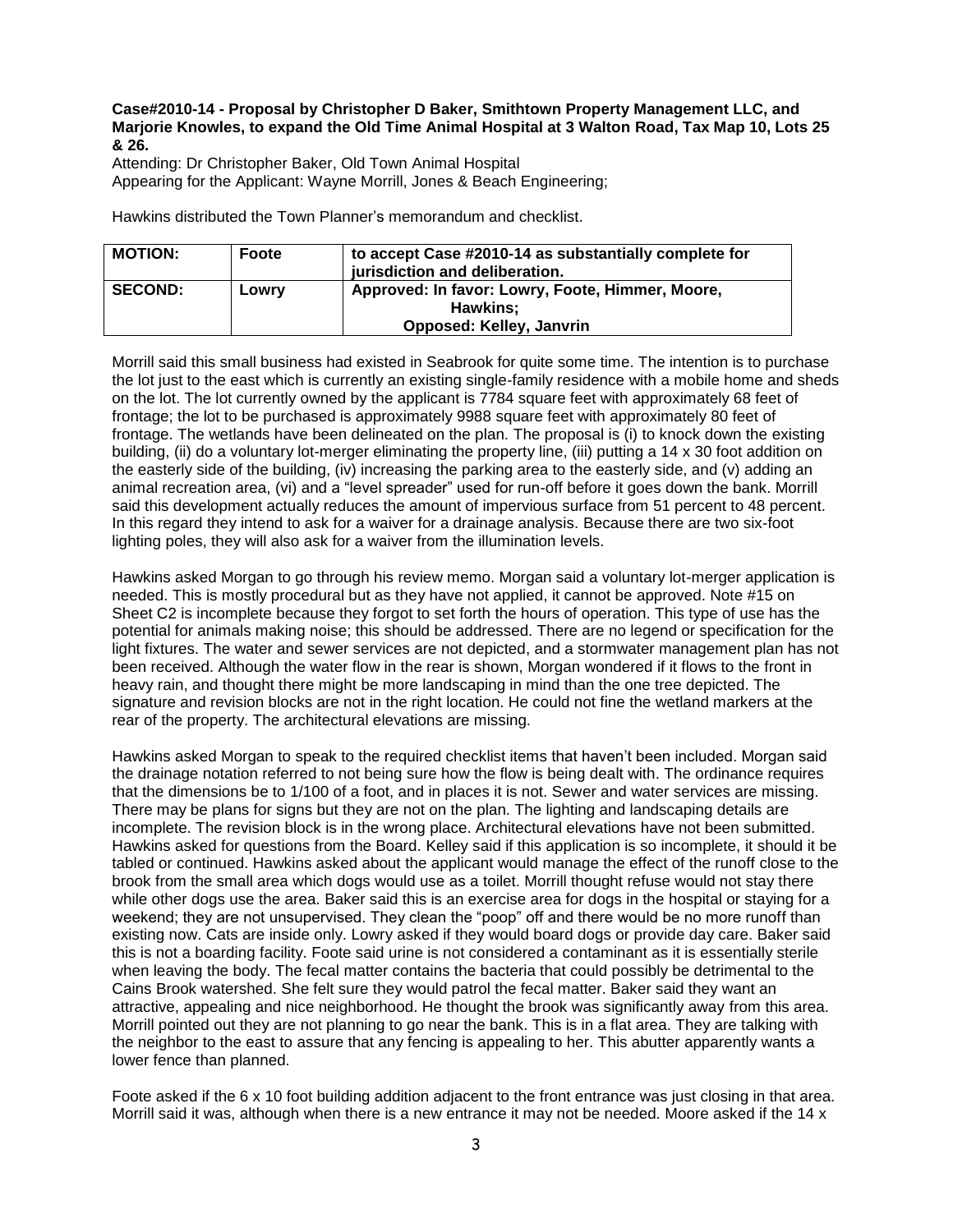30 foot addition would be on the side of the building. Morrill said it would, and would have a residential look with a little lower elevation, noting it was near a residential neighborhood. Hawkins said as this is a residential neighborhood, how would the Board know that it wasn't creating a problem if the lighting grid were waived. For example, how late would they be on and how bright. Morrill said it would be during regular business hours that currently 8AM to 5:30PM. Garand asked if the application were incomplete and if the Board would take any action. Hawkins said that would come next. Baker said there would be motion detectors for side activity and as people approach, and not much [other] lighting except for safety and parking. The fixtures would be low-level. Morrill said this would be like residential driveway light in three locations, and wall mounted lights to allow people to get to their cars. The hours of operation would stay the same and a noted on the plan would indicate that illumination levels would be reduced during non-operational time. Janvrin asked if there were a reason, such as cost, that the fixtures could not be selected. Morrill thought they could be selected in time for the Board. Foote thought getting the cut-sheets for the proposed lights would not be difficult, but a photometric grid might cost \$2,000. Hawkins asked for other questions; there being none.

Hawkins stated that in the future when a plan comes to the Board he wants it to be complete, so that it is not necessary to keep going back for information. Attention should be paid to the requirements that are listed. He though the Board wastes a lot of time doing things over and over; eg talking about waivers that aren't required. The Board's choice is to accept an application as administratively complete, or not accept it at all, sending it back for work on the things that are listed. Hawkins wanted to see the Town Planner's memo(s) listing deficiencies go to the applicant/ representative quickly so some of those things could be addressed beforehand. He did not want plans to be submitted to the Board that are not laid out as Seabrook always wants them, and wanted this procedure to be improved. There is not a problem accepting plans that are administratively complete. He pointed out that the application form provides that if an incomplete application is submitted there is a \$75 additional fee and possibly a \$100 fee for resubmission. The details are in the regulations and the application which are on-line so that applications are fully complete when the Board gets to see them. In the future, this will save money and will make the process faster. Hawkins wanted the Board to spend a lot less time looking at items that were not submitted at the outset.

| <b>MOTION:</b> | Foote | to accept Case #2010-14 as administratively complete for<br>jurisdiction and deliberation.   |
|----------------|-------|----------------------------------------------------------------------------------------------|
| <b>SECOND:</b> | Lowry | Approved: In favor Lowry, Foote, Himmer, Moore, Hawkins;<br><b>Opposed: Kelley, Janvrin;</b> |

Hawkins asked if this case should be forwarded to Technical Review Committee. Garand said there is existing water and sewer, but there may be comments about termination of some of the existing service. Foote said this would relate to the structure that would be removed, and asked if this is covered by the demolition permit. Garand said the issue is capping the water and sewer service. Foote noted that when she did a demolition, she had to get the sign-off from the water and sewer departments. Hawkins asked Garand if the department heads needed to look at this plan. Garand confirmed this, suggesting that department heads might be asked to look at it. Morrill knew there needed to be a sign-off to terminate service; they would go to the TRC is needed. Foote questioned if this warrants a full tech review, or just communication with the two departments that are affected. Moore thought it probably did not need a full tech review. Foote asked if the department heads still got the plans just as the Board did. Kravitz said when the timing for the TRC meetings was changed [to occur after acceptance], plans went to department heads only after acceptance by the Board, which then determined what happens next. Garand pointed out that this is the first time the Board had viewed this application, and after acceptance the plans can go to department heads.

Hawkins said he would rather be cautious, and did not want department heads to fell they were not being included. He asked for the TRC dates. Kravitz said the next scheduled date would be the following Monday, however the selectmens meeting room would not be available as the auditors were occupying that room for about 10 days. Foote thought it wouldn't be fair for department heads to get plans on Thursday to review and comment the following Monday. Kravitz said the kitchen is the only other space.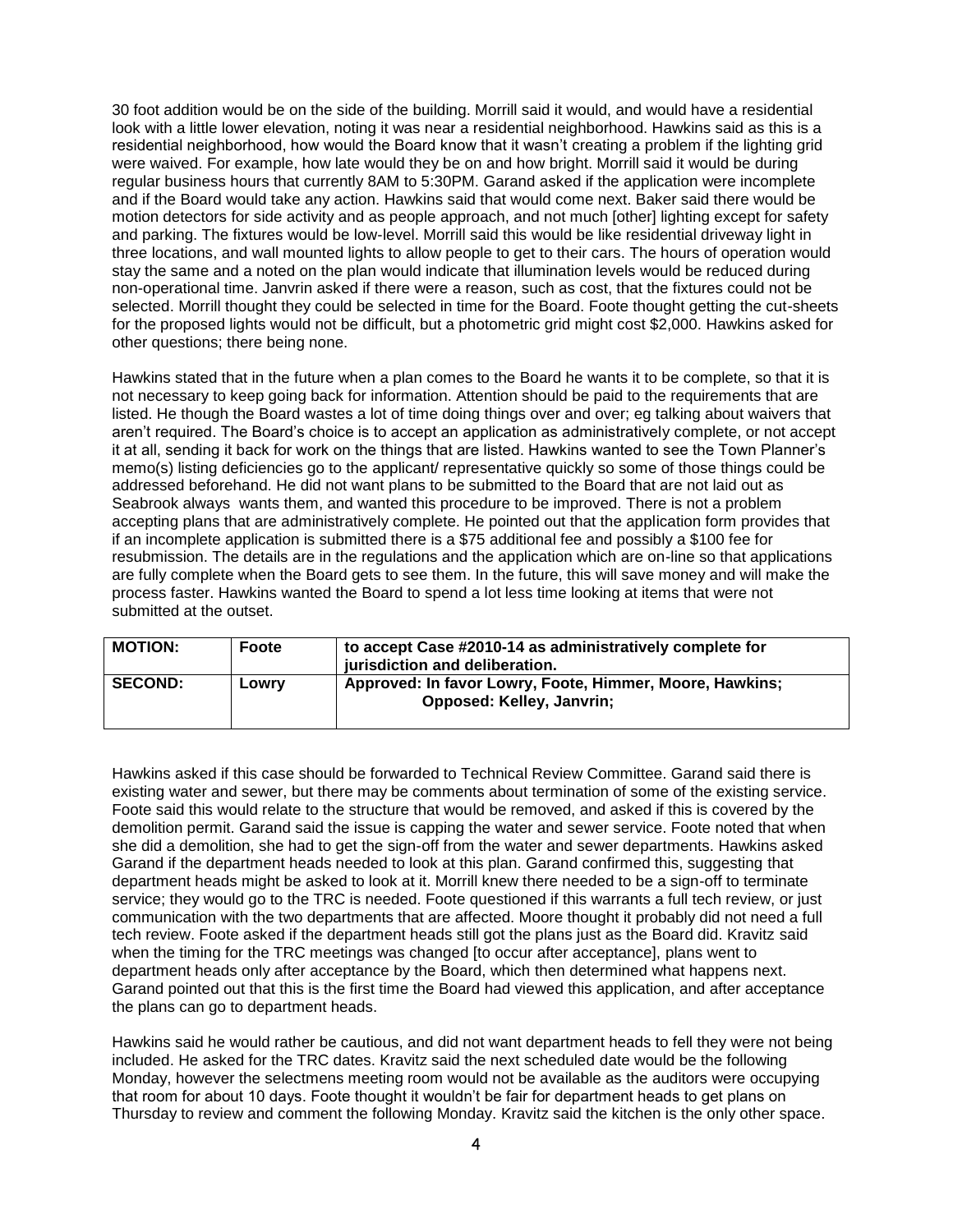Alternatively, TRC could be May 20. He **instructed that the Case #2010-14 siteplan be sent to department heads - requesting written comments by May 14, 2010.** By consensus the Board agreed. Hawkins wanted Morrill to get the comments in advance. Kravitz said additional paper copies of the plan would be needed for the department heads.

| <b>MOTION:</b> | Foote         | to waive the lighting grid for Case #2010-14 and require cut<br>sheets for the proposed fixtures to be submitted. |
|----------------|---------------|-------------------------------------------------------------------------------------------------------------------|
| <b>SECOND:</b> | <b>Kelley</b> | <b>Approved: Unanimous</b>                                                                                        |

Hawkins called attention to the waiver requested for the stormwater management plan, and asked for Foote's comments. Garand had no objections.

| <b>MOTION:</b> | Foote | to waive the stormwater management plan for Case #2010-14<br>provided the project is built to the original plan. |
|----------------|-------|------------------------------------------------------------------------------------------------------------------|
| <b>SECOND:</b> | LOWIV | <b>Approved: Unanimous</b>                                                                                       |

Baker asked about the lot-line adjustment [voluntary Lot Merger] and whether he had to buy the other parcel first. Foote said he would have to own both parcels. Morgan agreed Baker must own the parcels for the voluntary lot merger. Foote noted that Case #2010-14 is just a proposal that might not go through. The signed VOL could be a condition of approval; she was not sure it would be mandatory. Moore noted this is a matter of ownership and not violating the setbacks. If there is approval and the parcels sold, then the paperwork for the voluntary lot merger would be filled out. Hawkins asked if Morgan had further comments. Morgan noted there are 15 proposed parking spaces, and was concerned that 4 of them would cause cars to back out onto Walton Road. He asked if the business could run successfully with fewer than 15 spaces eg 11. Baker said he needs to rely on them and did not want to take up the green space in the back. This situation might be relieved when the other entrance is open; he would like to attract people to that entrance and they might park closer to it.

Hawkins asked Morrill if May 18 would be a good date to continue the case. Morrill did not think they could turn around the revisions that fast. As June 1 is a work session, **Hawkins continued Case #2010- 14 to June 15, 2010 at 6:30PM in Seabrook Town Hall.**

[Himmer exits the meeting]

**Case #2010-13E – Proposal by Timothy Johnson and Seacoast Poker LLC to convert Unit #3 at 920 Lafayette Road, Tax Map 7, Lot 91-203, into a function hall;**

Attending: Timothy Johnson; Lester Nishi, Managing Partner, Tony Capone, Seacoast Poker; Robert Bialobrzeski, 920 Lafayette Road One Two;

Appearing for the Applicant: Attorney Mary Ganz; Henry Boyd Jr, Millennium Engineering;

Hawkins asked if this is an expedited application. Kravitz said the application had been delivered as an expedited application by Ganz. Hawkins said one of the Board's decisions is whether to accept as an expedited application or if more is needed. Ganz said after speaking with Garand, she had submitted the proposal as meeting the requirements for an expedited application. Hawkins said expedited petitions are (i) no discernable impact on abutters, (ii) no adverse impact on the public or the environment, and (iii) no building expansion. The determination would be whether the threshold on those items had been met. Ganz said that currently the site is approved for a restaurant. The last tenant, New Country Buffet, was authorized for a capacity of 180 persons excluding employees. The applicant does not intend to exceed 180 persons. As Morgan has pointed out this is very similar to the previous use and had once been a "greenhouse" function hall. Ganz said no building expansion is planned so there wouldn't be any greater impact on the abutters than the restaurant. She thought that the building inspector had recommended this use.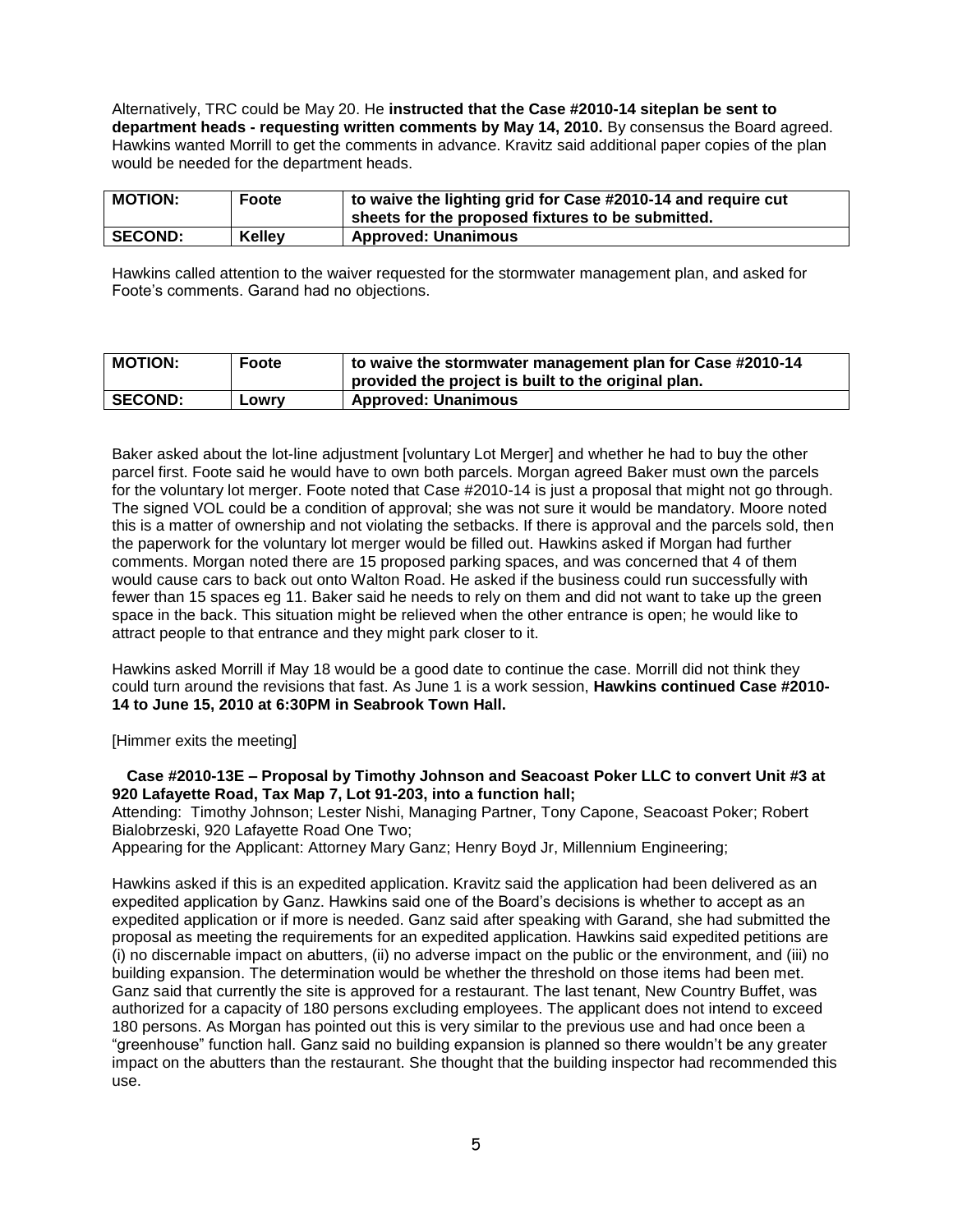Hawkins asked Kravitz to explain if there had been an issue with notice. Kravitz said Tocky Bialobrzeski had called that day indicating that she and her husband had just recently learned that this case would be heard at this meeting, and that they had not received a notice. The abutter list that had been submitted with the application was checked with the assessing office. Anne Bialobrzeski was correct – the 920 Lafayette Road One Two entity was not on the list that was provided. Ganz said the assessor had prepared that list. Ganz said that Anne Bialobrzeski was in attendance. She hoped that because so many charities had were also in attendance they would be allowed to speak. Also, there is a [timeframe] urgency. Seacoast Poker LLC, her clients, had been operating as a charitable organization at the dog track for four years but their lease would not be renewed beyond July 1, 2010. Ganz said this would significantly affect the charities as during the last five years local charities had received over \$5,000,000. She asked that the applicant be allowed to present their case at this meeting, although she acknowledged that Morgan and Garand had raised the issue that the prior site plan approval had deficiencies that Johnson had not corrected. Ganz said that Boyd could speak to the prior site plan approval issues that would be proposed as an amended site plan on May 18, 2010. She hoped interested parties that were in attendance would be heard. Kravitz pointed out that the abutter list for the case to come before the Board on May 18, 2010 did have the 920 Lafayette Road One Two entity listed as an abutter. Accordingly, those abutter notices would go out later in the week.

Hawkins asked Morgan if a case can be accepted if it has not been properly noticed. Morgan stated the law says there needs to be notice. However, his view was that the purpose of the notice was to make sure that everyone who is an abutter knows about the proceedings. As the abutter is in attendance that is not nearly as important an issue as it would have been if they did not know about the meeting. If the abutter had not received notice and did not know about the meeting it would have to be dropped; he view this differently because that abutter was at the meeting and the purpose of the notice had been served. Moore said he did not have a problem with the people being heard. Foote said there were a lot of questions that need to be answered, and agreed with Morgan as far as the purpose and intent of the abutter notification especially where they were present. She also agreed with Morgan that if they knew nothing about the meeting that would be different. Foote said she had read court decisions in re abutter notification that does not specifically state that certified mail must be received; in a lot of towns the police department hand delivers abutter notices. To her knowledge the courts have ruled that if a person was aware of a meeting that means they have been notified.

Hawkins asked Morgan to tie this case into the related case coming up on May 18. Morgan called attention to the Subdivision Regulation (p51) that says if a prior application had not been satisfactory completed, a new proposal cannot go forward. In this case Johnson was granted site approval on this property and a number of things did not get completed. A few weeks ago the Building Inspector was helpful by the applicant with a list of the outstanding items, but the status isn't known e whether the owner would be completing the items on the list. Morgan said the Planning Board has to deal with the regulation in terms of what happened nine years ago. Hawkins asked if these cases were done simultaneously, would a condition be that the unfinished items be completed. Morgan said the intent of the ordinance is to do the old items before moving on. As this is a subdivision regulation, technically the Board could waive that requirement for a good reason. Foote said the issues are (i) the site plan not built as approved, and (ii) the change of use application. Hawkins asked if the purpose of the regulation was to get people to complete prior plans before turning in a new proposal. Foote said this was not altering a plan – only a change of use through an expedited application. Kelley thought the site plan should be completed first. Morgan said the proposal in re the site plan (Case #2010-16) includes changing the grading toward the back of the building, presumably to accommodate stormwater flow.

Foote thought if nothing is changing to the building, all that is happening is what's going on inside the four walls ie changing from a restaurant to a function hall. She did not see how that affected compliance with subdivision and site plan. Janvrin asked if a surety was in place. Foote said that was long-gone. Kelley again said to complete the site plan first. Morgan suggested that Boyd address this issue as to what exactly is being proposed in re improvements to the 2001 site plan. Foote did not see how that case could be discussed at this meeting because the [2010-16] case had yet been noticed; she thought that would tred closely on pre-judgment. Morgan agreed, but said it would be hard to comments on the change of use proposal with knowing what is being proposed for the entire site. Ganz thought the board would not be addressing the site plan issue if Johnson were proposing a restaurant. Foote said they didn't come to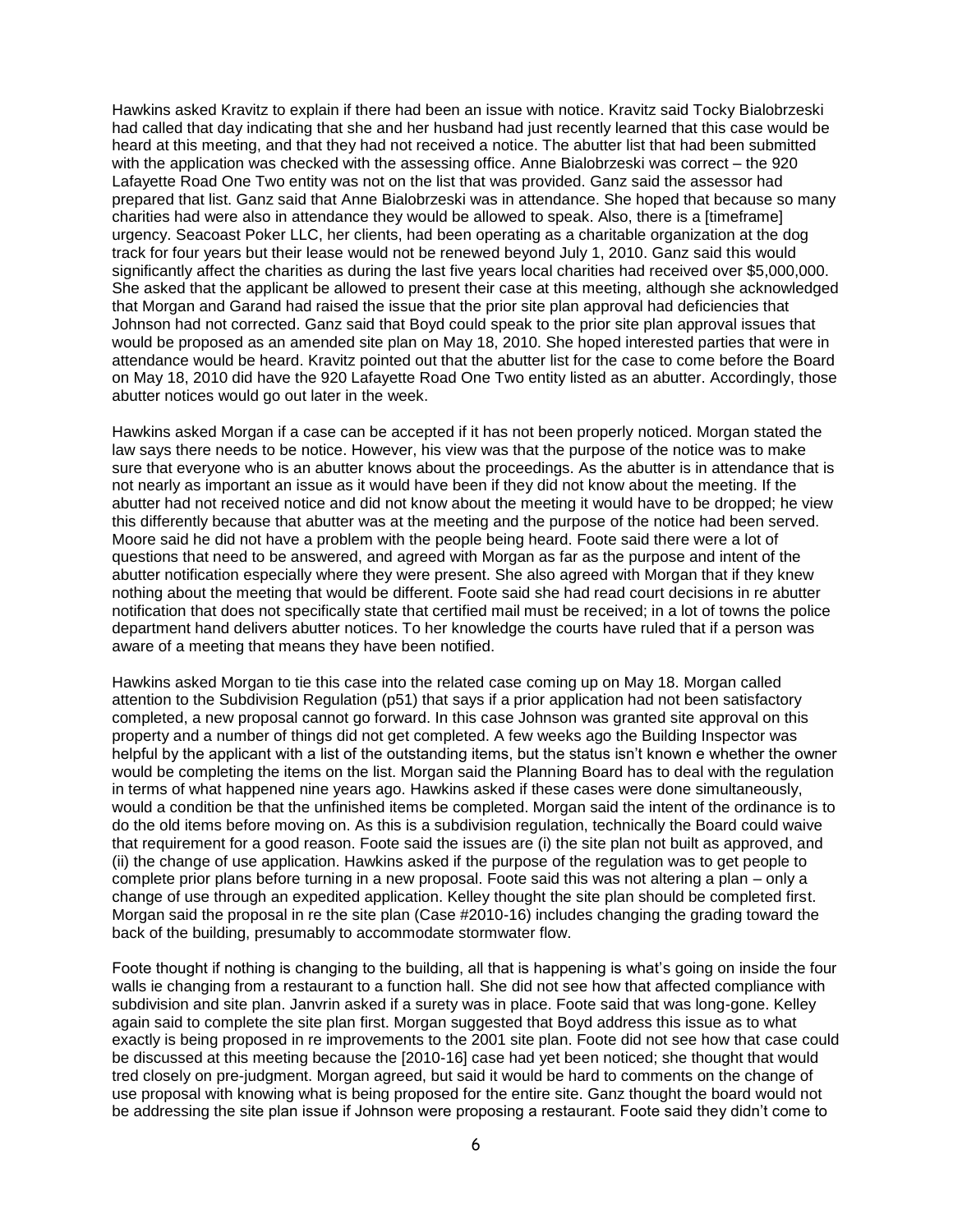the board when changing from a Chinese restaurant to New country Buffet – it wasn't a change of use. Moore said the regulations do allow commercial/entertainment as a proper use. Ganz said either way the charities win; the proof was the \$5,000,000 raised for them during four years. Ganz said there were letters from charities. Nishi, said they had raised \$2,500,000 in 2009, and \$10,000,000 overall.

Hawkins said the questions were whether (i) whether this would be accepted as an expedited application, or (ii) to send this back and have it returned as a full site plan review. Hawkins agreed that since there were so many persons attending, they should have the opportunity to speak. Robert Bialobrzeski, read from the expedited application "b. A list of Abutters and mailing labels for any person whose property is located in NH, and adjoins or is directly across the street or stream from the land under consideration by the Planning Board, per RSA 672:3.". He wanted to see the abutter list and find out why he wasn't on it as he owned the property for 15 years. Anne Bialobrzeski sand it is fine and good to say they were lucky to find out about the meeting. When she found out her husband would attend, she said she had not had the opportunity to review the materials or to prepare a response. Ganz asked if the charities representatives could be heard. Hawkins said given the comments from abutters there was no reason to "accept" the case [2010-13E] because it had to be properly noticed and taken up in the proper order. Janvrin said to continue the case. Anne Bialobrzeski said did not mind hearing what people had to say ie to open the hearing and not accept the application.

Foote said the first decision is whether to accept the application as expedited or to demand a full application. Hawkins said no action would be taken at this meeting, but the Board should have an idea as to whether this would be an appropriate expedited application; this is really up to the Board to decide. Lowry wanted more information before making a judgment. Kelley did not think it should be expedited. Moore agreed and said the Board should not do anything out of line. Janvrin said it hadn't been noticed. Hawkins did not favor an expedited process. Foote asked how a full application would be different. Hawkins said there would be different requirements, and the notice would have been sent. Foote said if the applicant has to go through the full site plan procedure when there is no change to the structure or the parking lot. Anne Bialobrzeski said they are making changes. Foote said these are two separate cases. Hawkins said there would be guidance on what to bring back to the Board. Foote recalled that the expedited application was created for minor changes to keep track of changes in businesses so they would not be a surprise. This case seems to fit into that. There are no changes to the building, parking, or adding anything or taking anything away. Instead of serving plates of food they work with poker chips and cards.

Hawkins asked Boyd for comments. Boyd said that if Robert Bialobrzeski had been noticed, the Board might be considering the expedited application; he asked if that could still be considered. Hawkins said it was to be determined if this use would have a discernable impact on abutters, and he did not know who was, or was not, an abutter or if there were an issue. Lowry thought the case should be properly noticed as an expedited application and be brought back for the Board to decide that question. Anne Bialobrzeski Stated that this does represent an impact on an abutter, it is a considerable expansion. She did not think there were ever more than 180 people in the Chinese restaurant. However, just before coming to this meeting she saw 103 cars outside the Greyhound facility. If they are that busy at the track, she believed there would be many more cars with this change of use. It should not be an expedited application. Ganz said there are two businesses at the track and it would be hard to which cars are for which. They want to be good neighbors and would look at alternatives such as valet parking. Hawkins asked for any Board comments in opposition to requiring a full application for Case #2010-13E; there being none.

| <b>MOTION:</b> | <b>Hawkins</b> | not to accept Case #2010-13E as an expedited application<br>and to require a full site plan application for this proposal. |
|----------------|----------------|----------------------------------------------------------------------------------------------------------------------------|
| <b>SECOND:</b> | <b>Kellev</b>  | <b>Approved: Unanimous</b>                                                                                                 |

Hawkins said he would allow 20 minutes for audience comments.

Capone said he and his partner Neshi had looked at had Robert Bialobrzesk's space and were close to signing a lease. They did not sign because the China Buffet has a kitchen and adequate bathrooms which would save approximately \$150,000 in renovations. He thought the Bialobrzeskies had full knowledge of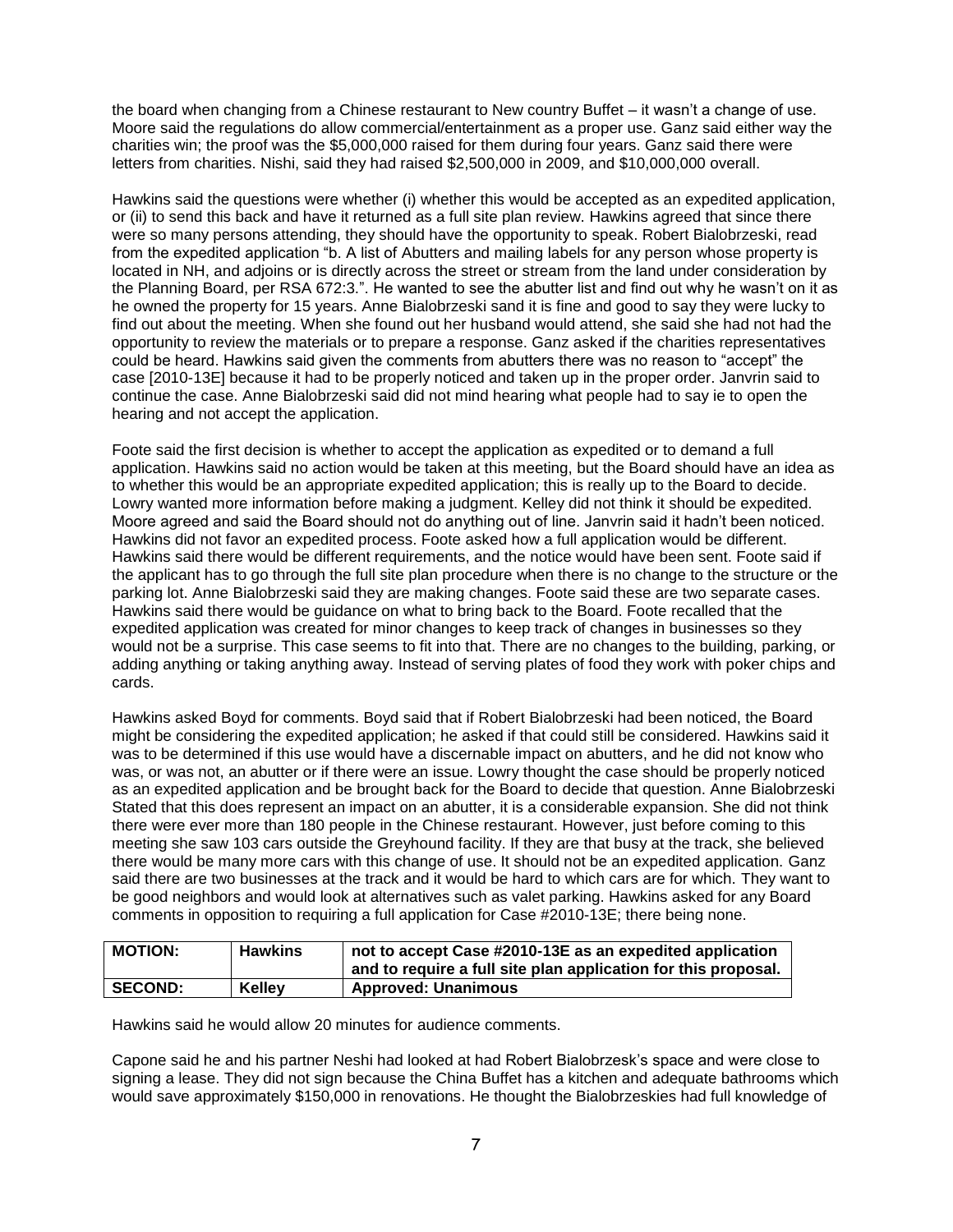what was going on, and were willing to accept them in their property. It just wasn't cost effective to do \$250,000 in renovations in that space. Robert Bialobrzeski said he investigated the entire situation before he would sign any lease.

Hawkins asked for comments from the charities. Betsy Allen said Arts and Reach was a non-profit organization serving Seabrook and other Seacoast towns. They had been a recent beneficiary. This was an incredible opportunity to direct money to so many worthwhile organizations that are doing good in the community. Kristin Forselis said she is on the Arts and Reach Board and was in support of the group that does so much. Not much of their donations come from Seabrook. They serve homeless and disadvantaged kids in this community to bring them hope and inspiration, so [Seabrook Poker] is important to them. Michael Painter of the Brain Injury Association on NH which reaches across the state, said it is a blessing to have the money from games of chance come in during this economic downturn to keep the level of educational and prevention services up to par. Sue Centner said she is the Community Director for the Community Alliance for Teen Safety, founded in 1996, which provides services for substance abuse, bullying, violence that help troubled youths survive. Because of these challenging times charitable giving is down which affects communities, kids and families. The poker is a savior and lifeline for their budget, and they a run a very professional operation that helps many charities. Tony Rabbia said he is a state commander for the American Legion. Since 2008 they have taken in over \$270,000 [from Seacoast Poker] which has been donated to scholarships, baseball, youth sports, the Salvation Army and many others. Without these funds they would be looking for nickels and dimes. The money is not going into someone's pocket; they file IRS [form] 990 and are incorporated with the Secretary of State.

Mr Balgenti representing a Portsmouth charity, said they raised \$150,000 which helped keep the lights on and for capital needs. [Seacoast Poker] helps them meet their mission. They put about \$100,000 annually back into the community sending kids to camp. He thought it was unfortunate that things have come to a halt because of mistakes with an abutter and items not done for nine years, so it seems [Seacoast Poker] has a process in front of them The downside is that the charities that work with Seacoast Poker are given dates when they will be the featured charities. If a date is missed, the charity is out for the year. The delay in the process because they are trying to get up and running as quickly as possible because every day they're not running a charity like his is not benefiting. So it is not just about his one charity it is about the other charities in the Seacoast towns that could lose out. Vic Maloney, of Seacoast Youth Services, said they have received an estimated \$150,000 over the last four years that has gone directly to programs and services in the Winnacunnet School District and about 60 percent is in Seabrook. There is a very professional staff and do things right. It's a shame for a paper glitch. He said any consideration the Board might give would be appreciated.

Doug Vazaset said he is employed at Seacoast Poker for about four years, and is a resident of Seabrook. All this bureaucracy is affecting his livelihood as he now has to worry about where he will be working. They are always providing work for people to get extra money and that is important in this economy. they do not turn anyone away. The employees are not being left in limbo. They do a lot of good work for the community. Steve Scott of Portsmouth said he'd been positively affected by several of the charities, for example, the Seacoast Repertory Theater Summer Camp and music therapy. [Seabrook Poker], helps with an inordinate burden. Avril Cate, Chairperson of the Concord American Legion, concord Lions Club, and Concord Retired Citizens echoed the other speakers. Carol Richie of Seacoast Feral Cats Rescue said they spend a lot of time in the Seacoast area. She has worked with Nishi for four years. Before that they had to turn people away who needed help with cats. [Seabrook Poker] is very professional and she hoped the town would see clear to approve [the proposal]. Ganz said Stacy Loffland, President of the Seabrook PTO had been there earlier in the evening to report that in their 10 day period they received \$18,000. They are hoping for another 10 days in July, and they need time to ramp up. Kelley said this almost makes it sound like Seabrook is the only community benefiting and that this is the only location where this operation could take place. The Board is not the bad guys for following procedures. He asked if there were another choice venue where they could be successful.

Hawkins asked for abutter comments. Anne Bialobrzeski said Seacoast Poker did come to them and they were very excited. Her husband Robert did a lot of research, including visiting Seacoast Poker and observing the operation, and concluded that this was too big an operation for the complex. That was the problem from the very beginning. They think the charity operation is great and would have loved it had it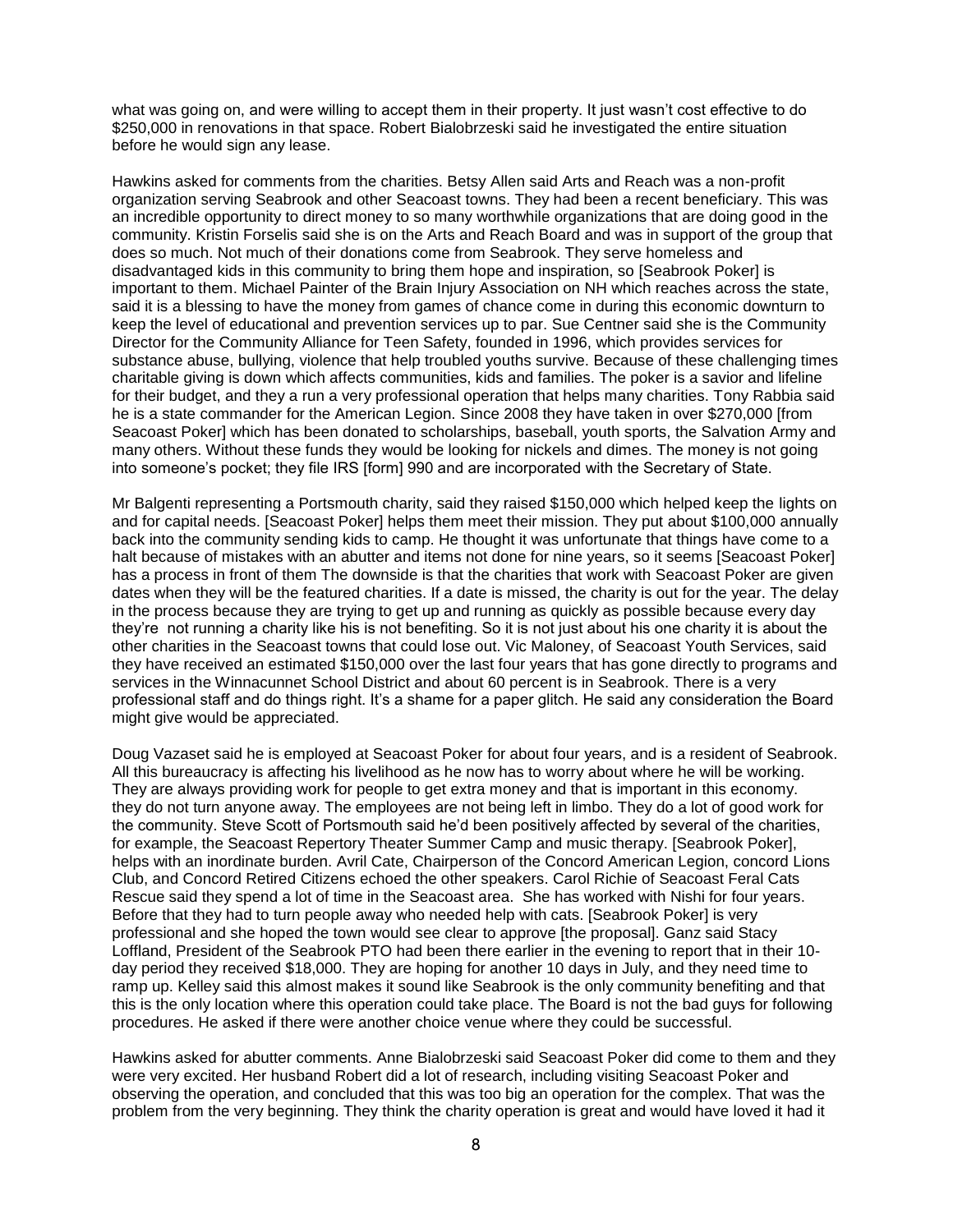worked out. They just don't think it can fit in that parking lot. Anne Bialobrzeski They never were given the opportunity to decline the [lease] to Seacoast Poker because apparently someone from the Planning Board suggested they go across the street where it is already a restaurant. They need a bigger place and also figure out a way not to impact the other businesses in the complex. Hawkins asked if there were other abutters. Paula Wood said she is not a direct abutter but did live behind the complex. This meeting is about businesses, businesses. There are almost 200 people that live behind the complex in 52 homes that will be impacted. There is a school bus stop for young children that will be impacted by the traffic. Wood said she went by the area on her way to this meeting. There was a function going on at the bar at the end and about 50 cars were parked all the way up to the restaurant entrance. She said there is no way that 150 cars could fit in that complex area – that would be impossible. She thought that places for adult entertainment should be in a certain part of town. She has not had problems with the other businesses. But gambling all the time is not good near a residential area. Wood also said the numerous comments from the charities spoke of Concord, Nashua etc. and not in the Town. Seabrook charities that have gotten help are very few and far between. People can't get out of that complex because of the traffic now, going north and south. Wood said people could view her photographs, and said residents will be impacted and not in a good way. One of the speakers emphasized that the service areas of the charities include Seabrook. Wood said she wanted to see the list of abutters because there were a lot who would have been at this meeting.

Hawkins said this case needs a full application. Ganz asked what is being looked for. Hawkins said it would be a full site plan application as was voted. Foote said needed items were proving the parking for the proposed venue, traffic, security, hours of operation. This is not an issue as to whether Seabrook supports and endorses gaming. The need for additional revenue sources for government and non-profits is understood. The issue is not one of endorsement or not. The issue is procedure and can that location support the proposed venue. **Hawkins continued Case #2010-13[E] to May 18, 2010 at 6:30PM at Seabrook Town Hall and closed the Public Hearings.** Kravitz said the related case concerning the site improvements would also be heard on May 18. Hawkins asked if there were any reason Case #2010-13E couldn't be continued, or whether they are at the beginning again because the right for was not presented. Ganz asked that this case be kept in the queue. Hawkins asked if the regulations speak to this issue. Morgan said they did not. Kravitz said that in two days the abutter notices for Case #2010-16 would be sent out for which the abutter list is the same ie the very same people would be notified. She asked whether case 2010-13 could be added. Ganz said they could quickly submit an amended site plan. Hawkins asked if there were any objection to continuing this case with the full application. Foote believed the intent of the expedited process was to make it easier and quicker in some instances without having to do various waivers. She saw no reason not to transform the abbreviated, expedited application into a full site plan application; they should not have to go back to step 1, only to supply the information that would have been submitted with a full application.

| <b>MOTION:</b> | <b>Janvrin</b> | to authorize the Secretary to send the public notice for Case<br>#2010-13 to the abutter who did not receive it previously. |
|----------------|----------------|-----------------------------------------------------------------------------------------------------------------------------|
| <b>SECOND:</b> | Moore          | Approved: In favor: Lowry, Foote, Moore,<br><b>Hawkins</b> ; Janvrin<br><b>Opposed: Kelley,</b>                             |

Hawkins noted that the June 1, 2010 Planning Board meeting is a work session. Kravitz suggested that everything that the applicant needs to submit should be in the Planning Board Office by Tuesday, May 11, at noon.

#### **MINUTES OF APRIL 6, 2010 AND APRIL 20, 2010**

Hawkins tabled the minutes to May 18, 2010

#### **SECURITY REDUCTIONS AND EXTENTIONS**

There being none.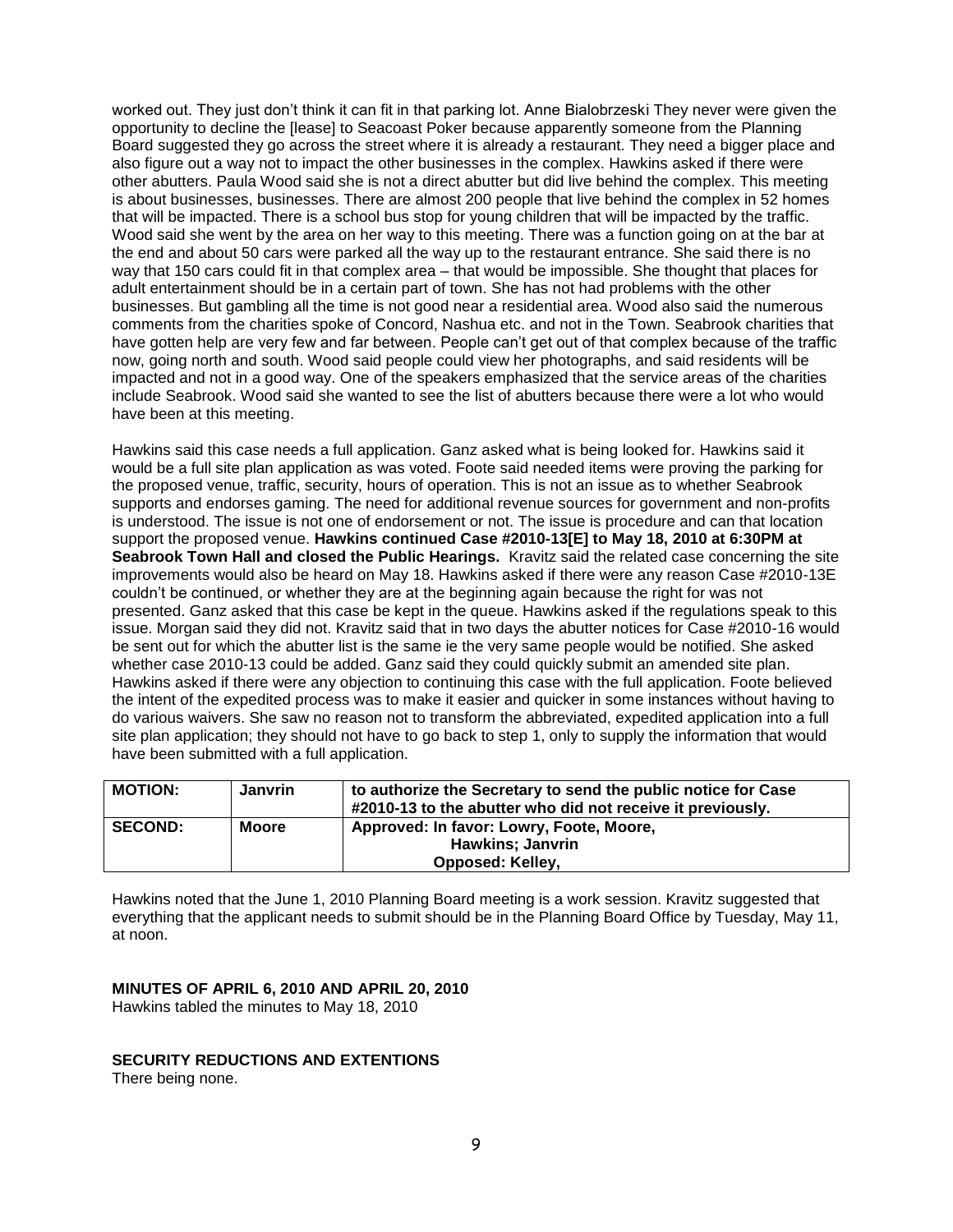#### **CORRESPONDENCE**

Hawkins called attention to the May 12, 2010 meeting of the Rockingham Planning Commission which is being held at the Seabrook Library at 7PM. He noted that the Seabrook Adaptation Report and sea level rise issues would be discusses.

Hawkins called attention to three cases heard at the Zoning Board of Adjustment. Garand said the case involving **Hannah International** would go first to the Planning Board. Kravitz said that application had been submitted and would be on the May 18, 2010 Agenda. The case involving the **Baker Old Town Animal Hospital had been withdrawn**. **A Demoulas-Market Basket request to adjust the parking was granted.** 

**Hawkins referenced a memorandum from the Department of Public Works expressing concern re Almena Way drainage issues.** Foote said this was a wooded swale that had experienced two 100-year storms without erosion. The problem occurred only in re the subdivision with a house in the middle of forested woodlands. Hawkins asked if anything needed to be done by the Board. Moore said after the new house, the runoff is onto Walton Road; there is no outfall pipe or stormdrain. Foote said when Almena Way was created it was a wooded swale and it functioned through two hundred-year storms without extreme erosion. Only after the big lot was resubdivided and placed a house in the middle of what was forested woodland that absorbed the flow and impact that it became a problem. Garand said the maintenance would be on town property, but nothing protects the town. These easements don't work; the town loses control of the property. It wasn't built properly Hawkins asked if any action by the board was required. Garand said the developer, Mity Dog would have to return to the Planning Board, and at that time detention pond and other stormwater issues can be addressed. Foote said the engineer puts their knowledge, license, and bond on the line with stormwater design; the owner might have recourse. Garand added that the recent storms have been much heavier and the basins need to be addressed.

Hawkins said that aside from cases that had to be heard for acceptance, the **June 1 meeting would be a work-session including a review of expedited application procedures.** It would be good to put thoughts down in advance so it did not have to be an overly long meeting. Another discussion item is when the two-year expiration date begins. Foote said the courts have upheld the date of the decision or the date the decision is published to the applicant. Hawkins said the town has sent out language for security policy. He pointed out that according to the regulations security can be collected after two years, unless an extension had been requested. Hawkins asked if the Town just takes that money automatically. Foote said the Board must vote to authorize the Treasurer to go through the legal channels with the town attorney; it usually ends up in court. A bank won't issue another letter of credit if the Treasurer says it is being called. Hawkins said there is reference to a maximum of two years, and asked if the town gets "stuck" after two years. There has to be some way to deal with an open ended instrument. Foote said two years is too long for some cases. It may be ok for the Planning Board but not for town policy. Janvrin said these are non-lapsing, self-renewing, letters of credit.

#### **OTHER BUSINESS**

There being none.

Hawkins adjourned the meeting at 11:15 PM

Respectfully submitted

Barbara Kravitz, Secretary Seabrook Planning Board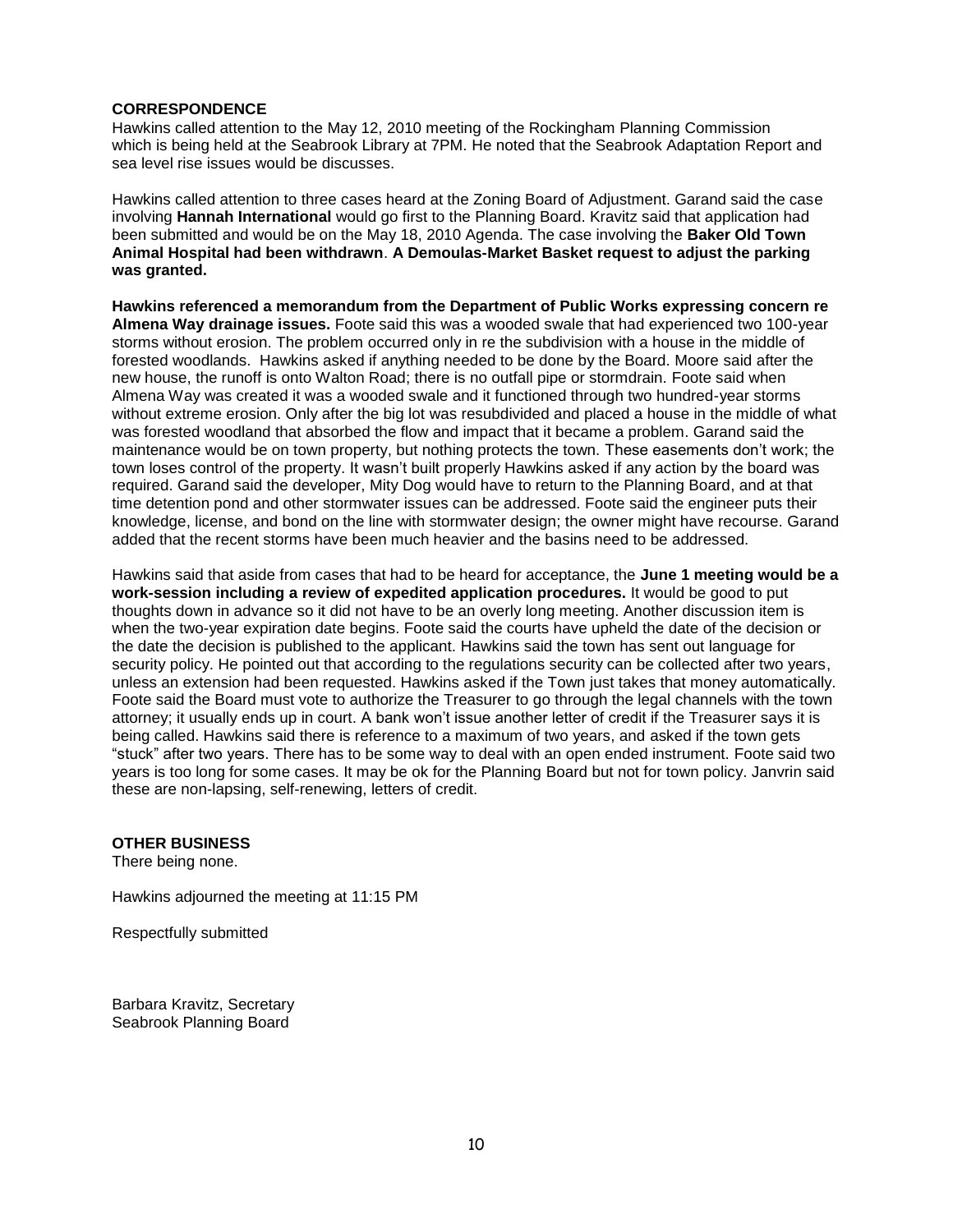# *Attachment: memorandum*

| Date: | May 14, 2010                                                                       |
|-------|------------------------------------------------------------------------------------|
| To:   | Master Plan Update Steering Committee<br>Planning Board<br>Seabrook, New Hampshire |
| From: | Jack Mettee<br>Mettee Panning Consultants                                          |
| Re:   | Results of Community Listening Session on Route 1 Corridor                         |

On May 4th the Planning Board held a Community Listening Session at the Seabrook Town Hall. Approximately 20 people attended. The participants are listed on **Attachment A.** The purpose of this forum was to elicit from the Planning Board and the public what they see as both the value of the Route 1 Corridor as well as the challenges or dislikes. The Listening Session also gave the participants an opportunity to express a desired future for the Corridor.

The Listening Session was led and facilitated by Jack Mettee of Mettee Planning Consultants with the assistance of Julie LaBranche of the Rockingham Planning Commission and Dana Lynch of Civilworks. Shannon Alther of TMS Architects and Douglas Greiner of g2+1 Landscape Architects were present as part of the design team that will be part of a one day design workshop for the Route 1 Corridor in June.

## **Listening Session Process Includes All Participants**

As the facilitator, Mr. Mettee first asked the participants to identify what they liked about the Route 1 Corridor. Each of these "likes" was listed on newsprint sheets that were attached to the walls of the room. Once all of the dislikes were listed, each of the Listening Session participants were asked to vote for priority dislikes. Each participant was given two (2) sticky dots which were to be attached beside the two priority items selected by that participant. Once the voting was completed, the votes were tallied. All of the identified dislikes with the vote tallies for those receiving votes are listed in **Attachment B**

## **Top "Like" is Remaining Green Strips**

The eight (8) highest vote getters are listed below with the top ranked at the top. Each of these received two or more votes with "maintain green strips-natural vegetation" receiving the highest number—5 votes. Based on these results, it would appear that the participants liked not only maintaining green strips, but also the potential opportunity for the Old South Meeting Hall and the land around it as an area of significant historic value. "Maintaining the remaining small business component of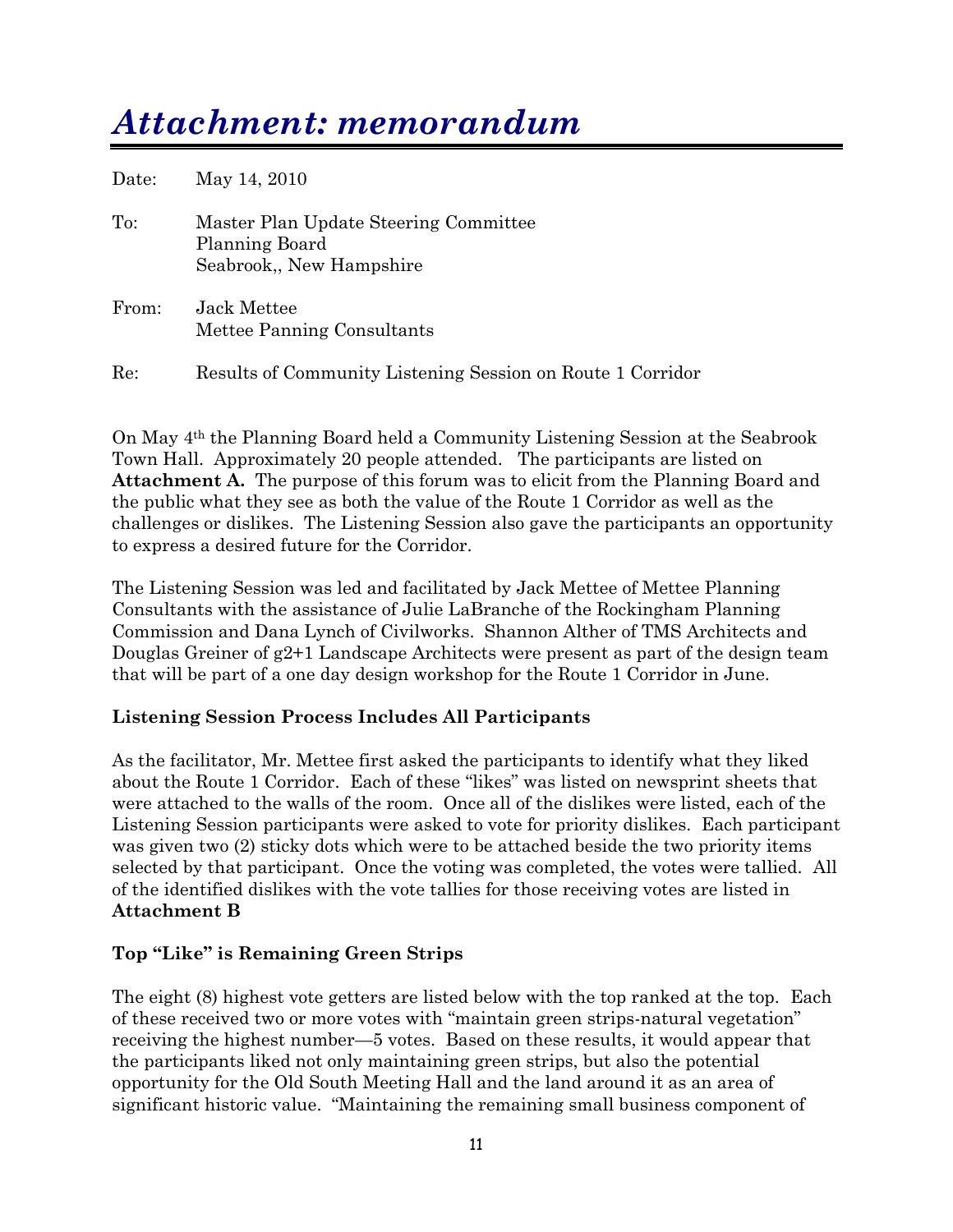Route 1" was also highly valued. Each of the fifteen (15) identified likes with the vote tallies for those receiving votes are also listed in **Attachment B**.

*8 Top Ranked Likes:*

- Maintaining green strips
- Old South Meeting and adjacent land—historic significance
- Small business component
- Cains Brook and Ponds—passive recreation
- Town Hall area—more diverse and green space
- Proximity of residential activity
- Not a divided highway
- Unique situation—shopping & gateway for tourism

# **Top "Dislike" is Poor Access from Side Streets**

The group was then asked to go through a similar process to determine the key ―dislikes‖ about the Route 1 Corridor. Again each participant was given an opportunity to identify the "dislikes" which were noted on the newsprint sheets. Each participant was then asked to prioritize the dislikes through the same type of voting process that was used for determining the top "likes". Each of the identified dislikes with the vote tallies for those receiving votes are also listed in **Attachment B**.

A summary of the voting for Route 1 Corridor dislikes is noted below. The six (6) highest vote getters are listed below with the top ranked at the top. Each of these received two (2) or more votes with "poor access form side streets" receiving the highest number at 7 votes. Based on these results, it would appear that the participants had a significant dislike for side street access as well as alternative routes from north of Route 107, lack of mixed use development, inconsistent landscaping and uncoordinated signals/ poor traffic management.

## *6 Top Ranked Dislikes:*

- Poor access from side streets
- Lack of mixed use development
- Signals not coordinated
- Inconsistency of landscaping
- Lack of alternative routes from the north and east of the Route 107/Route 1 signal
- Poor traffic management

## **Top "Future" includes More Locally-owned Businesses and Small-Town Feel with more Residential Character/Diversity of Uses**

The group was then asked to go through a similar process to determine identify what they would like to see in the future in the corridor (10-20 years). Again each participant was given an opportunity to identify specific activities they would like to see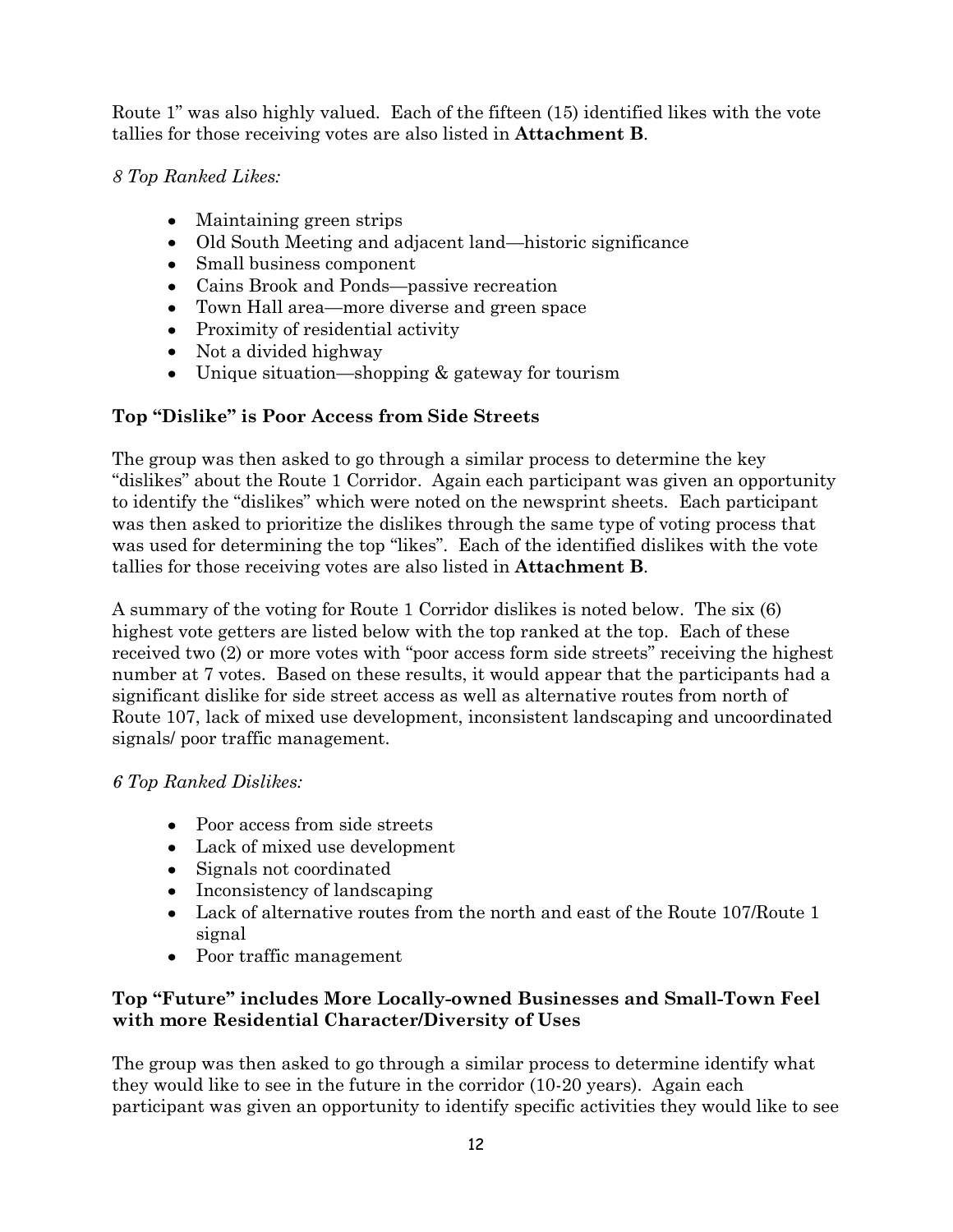in the future which were noted on the newsprint sheets. Each participant was then asked to prioritize the future activities through the same type of voting process that was used for determining the top "likes" and "dislikes". Each of the identified future activities with the vote tallies for those receiving votes is also listed in **Attachment B**.

A summary of the voting for Route 1 Corridor future is noted below. The seven (7) highest vote getters are listed below with the top ranked at the top. Each of these received two or more votes with "Promoting small business" and "Retaining small town feel" receiving the most votes –four (4) each. Based on these results, it would appear that the participants preferred the concept of small town character that could be achieve by encouraging small locally businesses mixed with a residential component.

## *7 Top Ranked Future Activities:*

- Retain small-town feel, residential character including associated services
- Locally owned businesses
- Improvement in traffic flow
- "Master" landscape design and standards
- Proper management of emergency vehicle access
- Clearly defined "future vision"—make sure zoning/regulations reflect it.
- Guiding development to advantage of community

## **Summary**

Based on the items identified and in particular the top ranked items it would appear that the major dislikes focused on traffic problems and corridor appearance whereas s the likes concentrated more on the types of uses/activities and remaining visual (green strips) and historic character of the corridor. The future corridor scenario concentrated primarily on trying to achieve a small town feel with a mix of uses and high quality landscaping with improved traffic flow.

#### . **Next Steps**

Based on the results of this exercise, the Steering Committee will sponsor a one day "design" workshop for the Route 1 Corridor. This workshop will use the Listening Session as a basis for considering areas for mixed used villages or "pods" with illustrative graphics that can be used as the basis for future development standards for building, landscaping and traffic management.

## Attachments